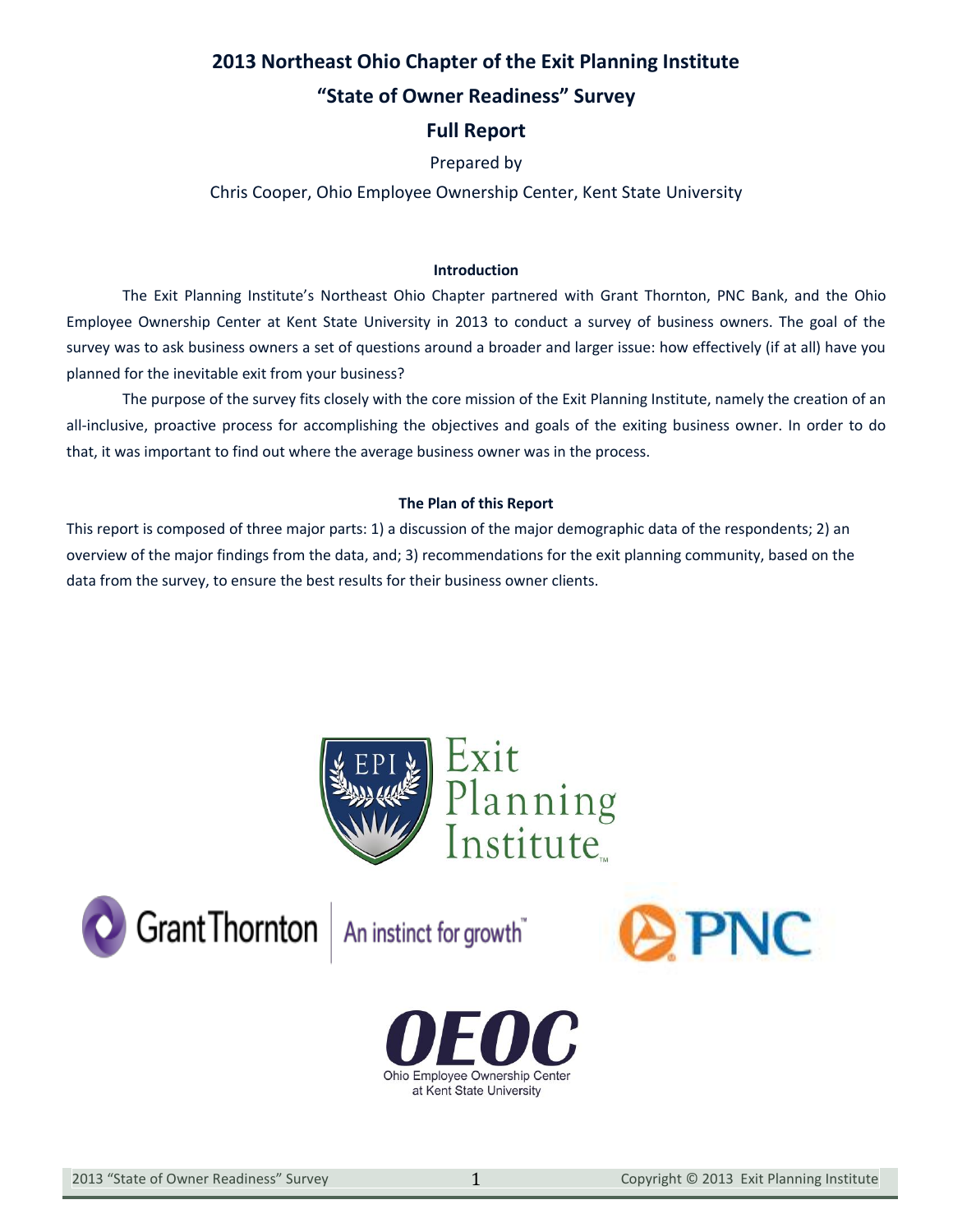



**Percentage of Family Ownership**

## **Key Demographics of Survey Respondents**

The survey was sent to over 900 business owners nationally, 175 business owners responded, with 128 business owners completing the survey in its entirety. The respondents were generally slightly older and had a larger percentage of males than the general demographic for business owners in the United States:

- x **73% WERE BETWEEN THE AGES 50 TO 70 (THE DEMOGRAPHIC IS REPRESENTATIVE OF THE BABY BOOMER POPULATION FOR THE US).**
- x **78% WERE 50 YEARS OF AGE OR OLDER (US AVERAGE, 51 YEARS OLD, US CENSUS 2010).**
- x **87% WERE MALE (71%, US CENSUS 2010).**

The companies represented a good cross-section in regards to sales, and skewed larger than general Census numbers:

x **75% OF THE SAMPLE WERE COMPANIES WITH ANNUAL REVENUE UNDER \$25 MILLION, WITH 35% UNDER \$5 MILLION (US CENSUS DATA = 93%), 40% BETWEEN \$5-25 MILLION, 15% BETWEEN \$25-100 MILLION AND 10% OVER \$100 MILLION (US CENSUS DATA = .3%).**

Evidence of some form of family ownership remains strong in the sample:

- x **77% OF THE COMPANIES ARE 100% FAMILY-OWNED, WITH AN ADDITIONAL 17% HAVING SOME FORM OF FAMILY OWNERSHIP INVOLVED.**
- x **57.5% OF FAMILY-OWNED COMPANIES WERE UNDER FIRST GENERATION OWNERSHIP.**

The trend towards S-Corporations as a structure also remains strong:

x **69% OF THE COMPANIES ARE S-CORPORATIONS, WITH THE REMAINDER SPLIT VIRTUALLY EVENLY BETWEEN C-CORPORATIONS AND LLCS.**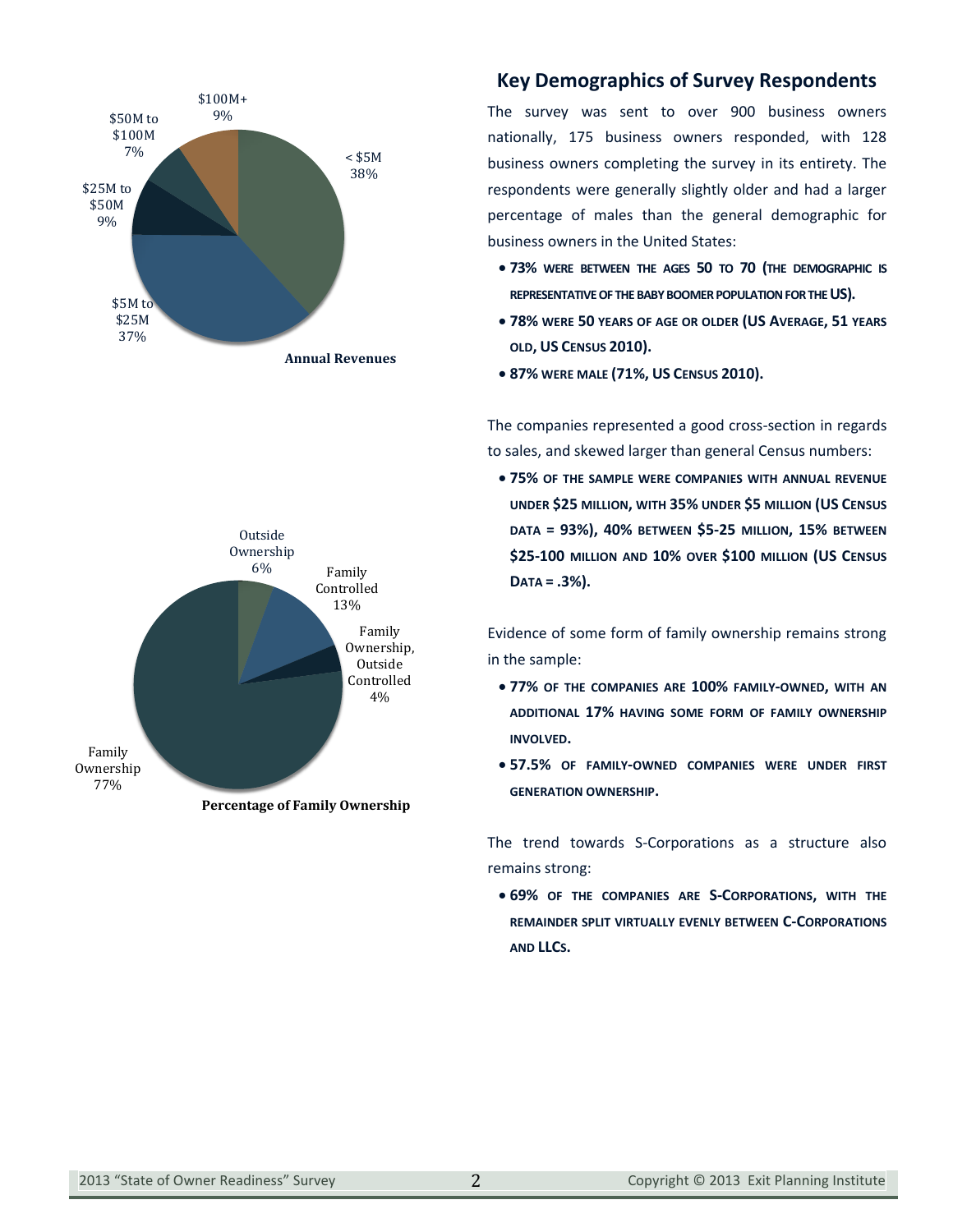

Previous surveys on the topic have identified that a large number of business owners in the Boomer generation plan to transition out of the business over the next 10 years. The respondents to the EPI Survey are no different:

x **76% OF RESPONDENTS PLAN TO TRANSITION WITHIN 10 YEARS; NEARLY 50% WITHIN THREE YEARS.**

Although most owners admit they do not understand all of their exit options, a broad range of options are available, and being considered, by the respondents:

- x **47% EXPECT TO TRANSITION TO SOME FORM OF AN INTERNAL BUYER (FAMILY MEMBER, EMPLOYEES, MANAGEMENT, OR PARTNER(S)/SHAREHOLDERS), 53% TO SOME FORM OF AN EXTERNAL BUYER (SALE TO A THIRD PARTY SUCH AS A PRIVATE EQUITY FIRM OR STRATEGIC BUYER).**
- x **18% OF RESPONDENTS IN THE 60-69 AGE BRACKET, AND 31% IN THE 50-59 AGE BRACKET, WERE STILL UNSURE OF WHETHER THEY WERE IMPLEMENTING AN INTERNAL OR EXTERNAL TRANSITION. ALL OF THE RESPONDENTS IN THE 70+ AGE BRACKET HAD MADE UP THEIR MINDS ON THIS ISSUE.**

Confirming the overall trend in the general populace towards working during retirement, a number of business owners expect to continue working in the business, even after "exiting":

x **58% EXPECT TO HAVE SOME TYPE OF CONTINUING ROLE IN THE BUSINESS AFTER THEY EXIT.**



#### **Haven't Decided...**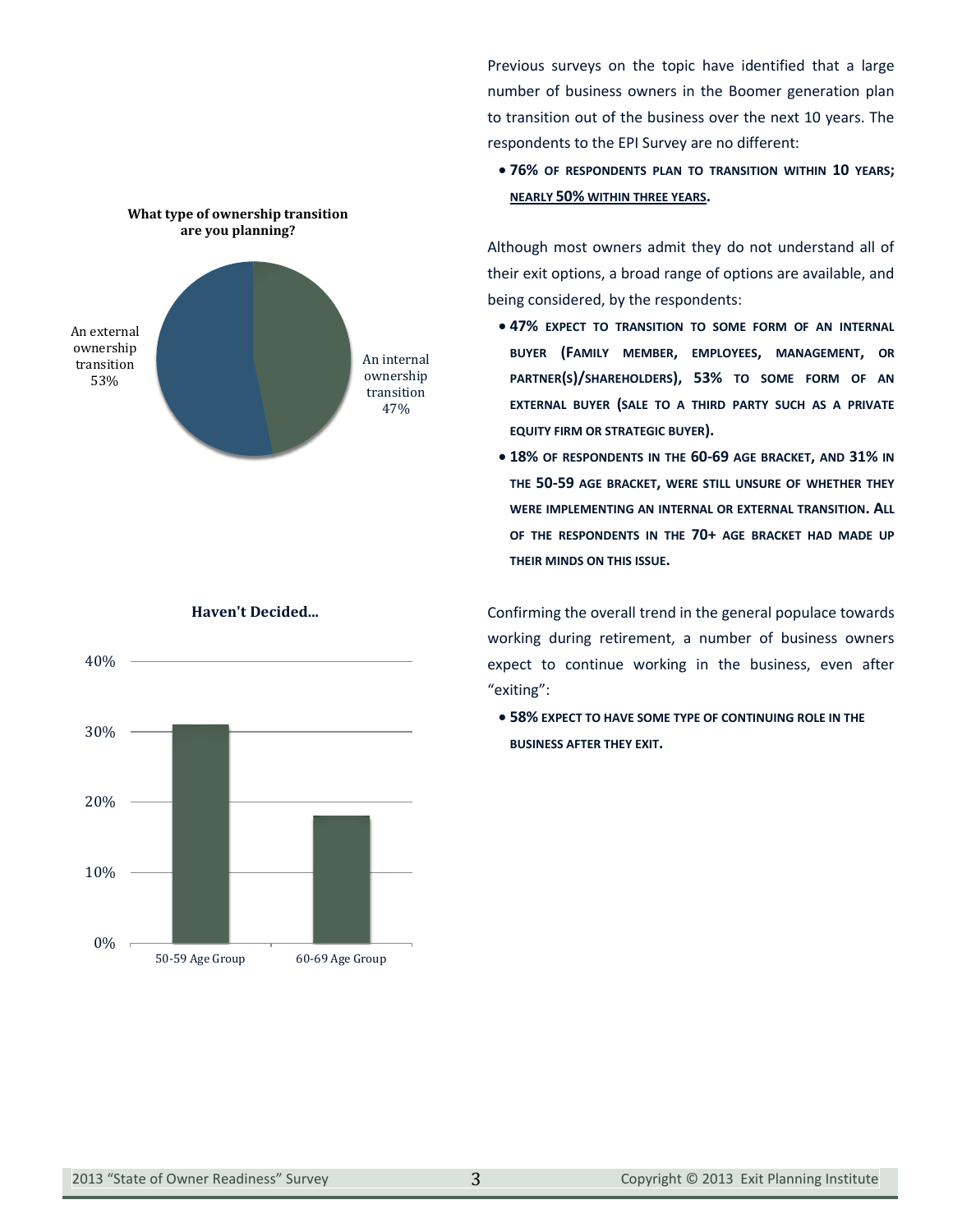### **Key Findings**

Overall the survey results reinforce commonly held perspectives on owner readiness, but also reveal a few surprises as well. When analyzing the findings, it is important to remember that the survey relies on selfreporting from the business owners themselves (rather than objective "facts"), and therefore needs to be judged (at least on some questions) by that standard. Even by that standard, the survey uncovers important details about where the owners see themselves in relation to exit planning.

#### **Lack of Planning, and Communication**

Though a large amount of general (and industry) focus has been placed on the need for effective exit planning, the rate of planning for that transition on the part of surveyed business owners remains low:

- x **83% EITHER DO NOT HAVE A TRANSITION PLAN (49%) OR "HAVE" A PLAN THAT HAS NOT BEEN DOCUMENTED OR COMMUNICATED (34%). OF THOSE THAT DO HAVE A PLAN:**
	- $\div$  13% have completed strategic analysis and value **ENHANCEMENT PLANNING ONLY.**
	- i **ONLY 13% HAVE DETAILED ACTION PLANS.**
	- i **50% DO NOT DIFFERENTIATE BETWEEN MANAGEMENT AND OWNERSHIP TRANSITION.**
- x **14% OF RESPONDENTS IN THE 60-69 AND 70+ AGE BRACKETS HAVE NO PLANS TO TRANSITION THEIR BUSINESS**
- x **40% OF RESPONDENTS DO NOT HAVE A PLAN THAT COVERS A "FORCED" EXIT (ILLNESS, DEATH, ETC.).**
- x **81% OF RESPONDENTS HAVE NO WRITTEN STRATEGIC PLAN, YET 67% EXPECT TO MAKE STRATEGIC DECISIONS REGARDING THE COMPANY AS PART OF THEIR EXIT STRATEGY.**

These results generally are in line with those from other surveys on the issue, and provide a humbling reality check as to the effectiveness of "status quo" models of client advisory services.

It is to be expected that business owners in their 40s and 50s are less likely to have settled on a transition plan, and our survey bears that out. What is disturbing is that too many business owners between 50 and 70+ years of age still do not have a viable plan in place.



### **% of business owners, by age group, who have completed steps in the exit planning process.**

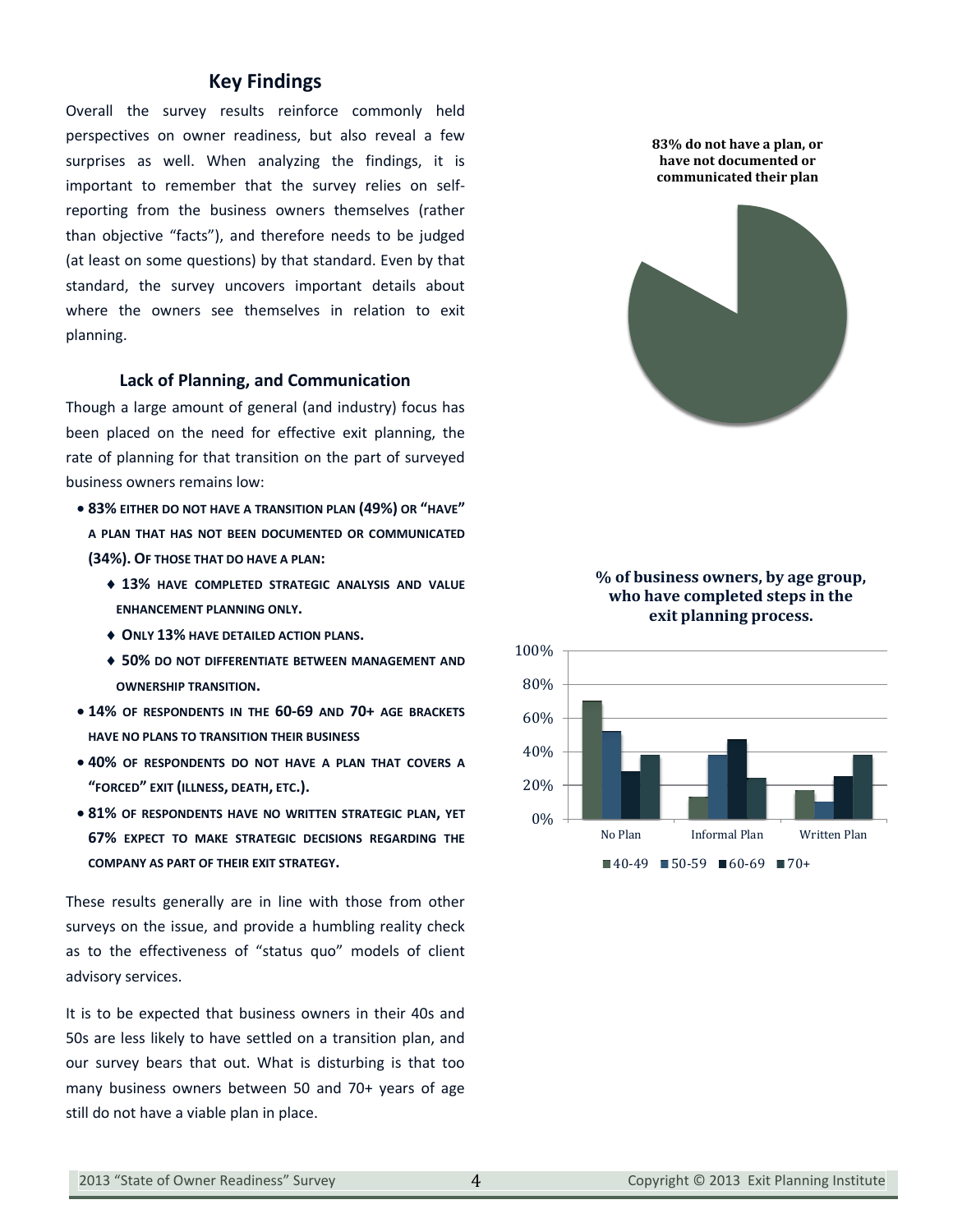Continuing the theme of a lack of communication to stakeholders (whether in the business or not) about their exit plans, too many business owners neglect to share their plans with the most important people in their life:

x **35% OF RESPONDENTS STATED THAT THEIR FAMILY IS NOT AWARE OF THEIR MANAGERIAL AND OWNERSHIP TRANSITION PLANS.**

#### **Timeline for Affecting an Exit**

As is to be expected (at least in most cases), when asked to provide a time frame for exiting the business, proximity to retirement age clearly affected the respondents' timeline for exiting.

- x **83% OF THOSE IN THE 50-59 AGE GROUP AND 89% OF THOSE IN THE 60-69 AGE GROUP PLAN TO TRANSITION THEIR BUSINESS IN THE NEXT 10 YEARS.**
- x **41% OF THOSE IN THE 50-59 AGE GROUP, 69% OF THOSE IN THE 60-69 AGE GROUP PLAN TO TRANSITION THEIR BUSINESS IN THE NEXT 5 YEARS.**

### **Internal or External?**

The fundamental choice facing business owners as they plan their exit is, at its core, binary: an internal sale (Family member, employees, management, or partner(s) and/or shareholders), and external sale/transfer (a third party such as a private equity firm or strategic buyer).

- x **WHEN FORCED TO CHOOSE, 47% EXPECT TO TRANSITION TO SOME FORM OF AN INTERNAL BUYER 53% TO SOME FORM OF AN EXTERNAL BUYER.**
- x **WHEN GIVEN THE OPPORTUNITY TO NOT SPECIFY ONE OR THE OTHER, 31% OF THE 50-59 AGE GROUP AND 18% OF THE 60-69 AGE GROUP CHOOSE THE AMBIVELANCE OF "NOT SURE".**
- x **48% OF THE 50-59 AGE GROUP THAT WILL LIKELY TRANSITION EXTERNALLY WILL DO SO IN THE NEXT 5 YEARS, WITH 38% IN 6-10 YEARS. CONVERSELY, 19% OF THE 50-59 AGE GROUP THAT WILL LIKELY TRANSITION INTERNALLY WILL TRANSITION IN THE NEXT 5 YEARS, WITH 69% IN 6-10 YEARS.**

|                               | Type of Ownership Transition, by age group, |  |  |  |  |  |  |
|-------------------------------|---------------------------------------------|--|--|--|--|--|--|
| when given option of Not Sure |                                             |  |  |  |  |  |  |
|                               |                                             |  |  |  |  |  |  |

| Age   | <b>External</b> | <b>Internal</b> | <b>Not sure</b> |
|-------|-----------------|-----------------|-----------------|
| 40-49 | 17%             | 22%             | 61%             |
| 50-59 | 40%             | 29%             | 31%             |
| 60-69 | 26%             | 56%             | 18%             |
| 70+   | 63%             | 37%             | 0%              |

#### **Timeline for Exiting Business, by Age Bracket**

| 40-49                  |       |
|------------------------|-------|
| < 5 years              | 17%   |
| $< 10$ years           | 38%   |
| No plans to transition | 62%   |
| 50-59                  |       |
| < 5 years              | 41%   |
| $< 10$ years           | 83%   |
| No plans to transition | 17%   |
| 60-69                  |       |
|                        |       |
| < 5 years              | 69%   |
| < 10 years             | 89%   |
| No plans to transition | 11%   |
| $70+$                  |       |
| < 5 years              | 63%   |
| $< 10$ years           | $0\%$ |
| No plans to transition | 25%   |
| No answer              | 12%   |

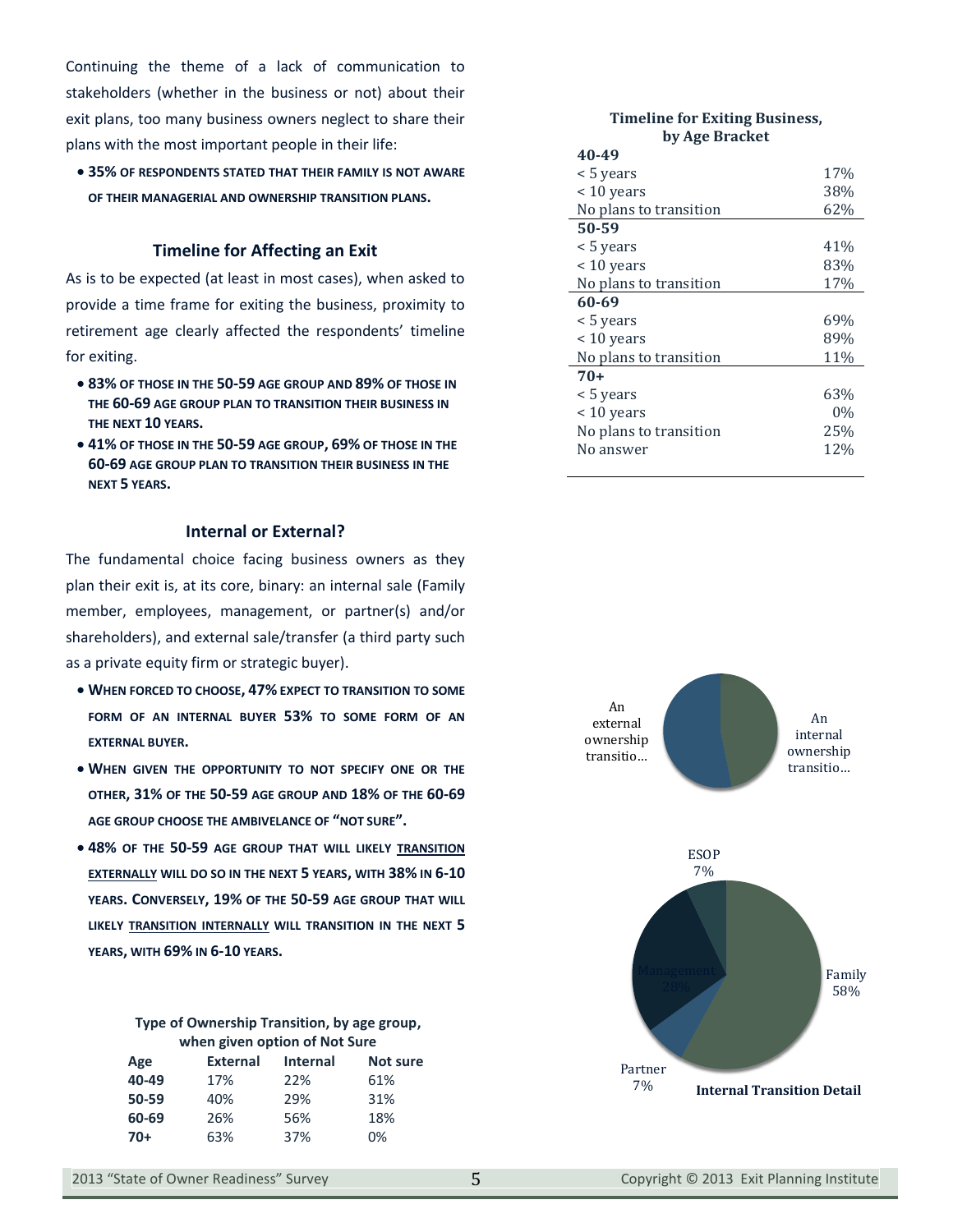How well do business owners understand the various exit options? The answer is they often have a partial view of the choices available to them for exiting their business. This definitely was the case with our group of business owners:

**• TWO-THIRDS OF RESPONDENTS FEEL THEY ARE NOT FAMILIAR WITH ALL EXIT OPTIONS.**

There exists a growing trend in the advisory community of recommending proactive strategies (outside board members, advisory boards, and team-based approaches); despite this, business owners are not utilizing these tools and strategies of business support and expertise efficiently:

- x **72% OF RESPONDENTS DO NOT HAVE A BOARD; 93% OF THOSE WHO DO HAVE NO OUTSIDE MEMBERS ON BOARD.**
- **ONLY 28% OF RESPONDENTS HAVE WHAT THEY CONSIDER TO BE AN ENGAGED BOARD OF DIRECTORS, WITH ONLY 8% HAVING ENGAGED OUTSIDERS ON THE BOARD.**
- x **78% HAVE NO FORMAL TRANSITION TEAM OF ADVISORS IN PLACE.**
- x **ONLY 14% OF THE OWNERS HAVE COMPLETED IN THE LAST TWO YEARS (OR HAVE UNDERWAY PRESENTLY) A FORMAL, PRE-TRANSITION VALUE ENHANCEMENT AND/OR PRELIMINARY DUE DILIGENCE PROJECT TO DE-RISK THE BUSINESS, MAXIMIZE ITS VALUE, MINIMIZE TAXES UPON TRANSITION.**
- x **THE RESPONDENTS CHOSE ACCOUNTANTS (33%) AS THEIR "MOST TRUSTED ADVISOR", FOLLOWED IN ORDER BY THEIR SPOUSE (16%) AND ATTORNEY (12%).**

The survey provides support for the aforementioned proactive approach to planning; an example is in the area of understanding the range of available exit planning options (an important early step in planning). The data clearly points to a correlation:

**• TWO FACTORS INCREASE THE LIKELIHOOD OF THE BUSINESS OWNER UNDERSTANDING ALL OF THEIR TRANSFER OPTIONS: FORMAL EDUCATION ABOUT THE EXIT PLANNING PROCESS (57% UNDERSTAND ALL THEIR OPTIONS VS. 26% THAT DON'T) AND HAVING A PROFESSIONAL TEAM OF ADVISORS IN PLACE (47% UNDERSTAND ALL THEIR OPTIONS VS. 31% THAT DON'T).**



■78% Have no formal transition team of **advisors**



## **Smaller Companies Less Likely to Have Boards of Advisors**

|                          | $<$ \$50M       | > \$50M      |
|--------------------------|-----------------|--------------|
|                          | <b>Sales</b>    | <b>Sales</b> |
| No Board                 | 73%             | 53%          |
| <b>Yes Board</b>         | 27 <sub>%</sub> | 47%          |
| <b>Outside Directors</b> | 6%              | 10%          |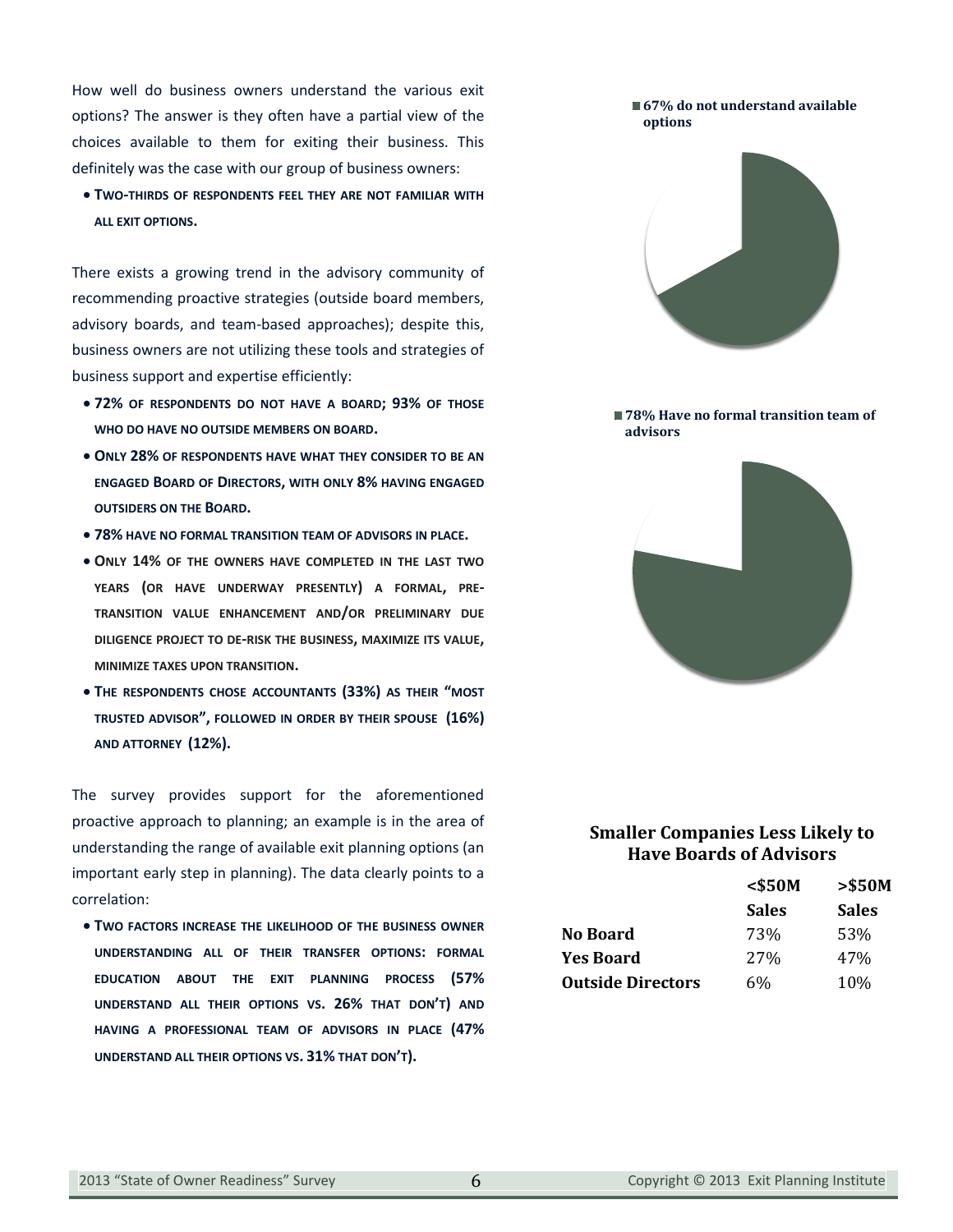### **The Third Act - After the Transition**

One of the most commonly neglected (and predictably enough most important) aspects of the exit planning process is what happens after the transition. This area covers many different components, some financial, some emotional, but all very personal in nature.

Financial Planning – The survey data reveals a number of interesting points worth exploring, and illustrates the incomplete nature of much of this type of planning.

- x **ONLY 39% OF RESPONDENTS FEEL THE TRANSITION WILL BE "ABOVE AVERAGE" EMOTIONALLY.**
- **RESPONDENTS LOOKING TO SELL TO AN OUTSIDE BUYER CHOSE "MAXIMIZING AFTER TAX PROCEEDS" AS THE FACTOR MOST IMPORTANT TO THEM IN VALUING THE SUCCESS OF THEIR TRANSITION; HOWEVER, 36% OF THE SAME SEGMENT STATED THAT THEY HAVE NO FINANCIAL OR ESTATE PLAN.**
- x **63% OF RESPONDENTS LOOKING TO SELL TO AN INSIDE BUYER, AND ONLY 27% OF RESPONDENTS LOOKING TO SELL TO AN OUTSIDE BUYER, HAVE INCORPORATED THEIR EXIT PLAN INTO THEIR ESTATE AND FINANCIAL PLANS.**
- x **57% OF ALL RESPONDENTS STATED THAT LIFESTYLE IS NOT DEPENDENT ON TRANSFER OF OWNERSHIP OF THE BUSINESS, SUGGESTING SIGNIFICANT (OR A PERCEPTION OF SIGNIFICANT) SOURCES OF OTHER WEALTH.**
- x **72% OF RESPONDENTS DO NOT KNOW IF, OR DO NOT THINK, THE TRANSITION WILL IMPACT THEIR LIFESTYLE.**

Generally, most financial planners estimate that 85-90% of the net worth of the average business owner is tied up in the business; the question becomes how to reconcile this generally accepted rule of thumb with the perception of overall financial well-being expressed by the respondents. This may be due to owners being unrealistic about their financial needs post transition.

■ Only 39% of respondents feel the **transition will be "above average" emotionally.**



#### **My lifestyle will not change regardless of what happens to the company, by net sales**

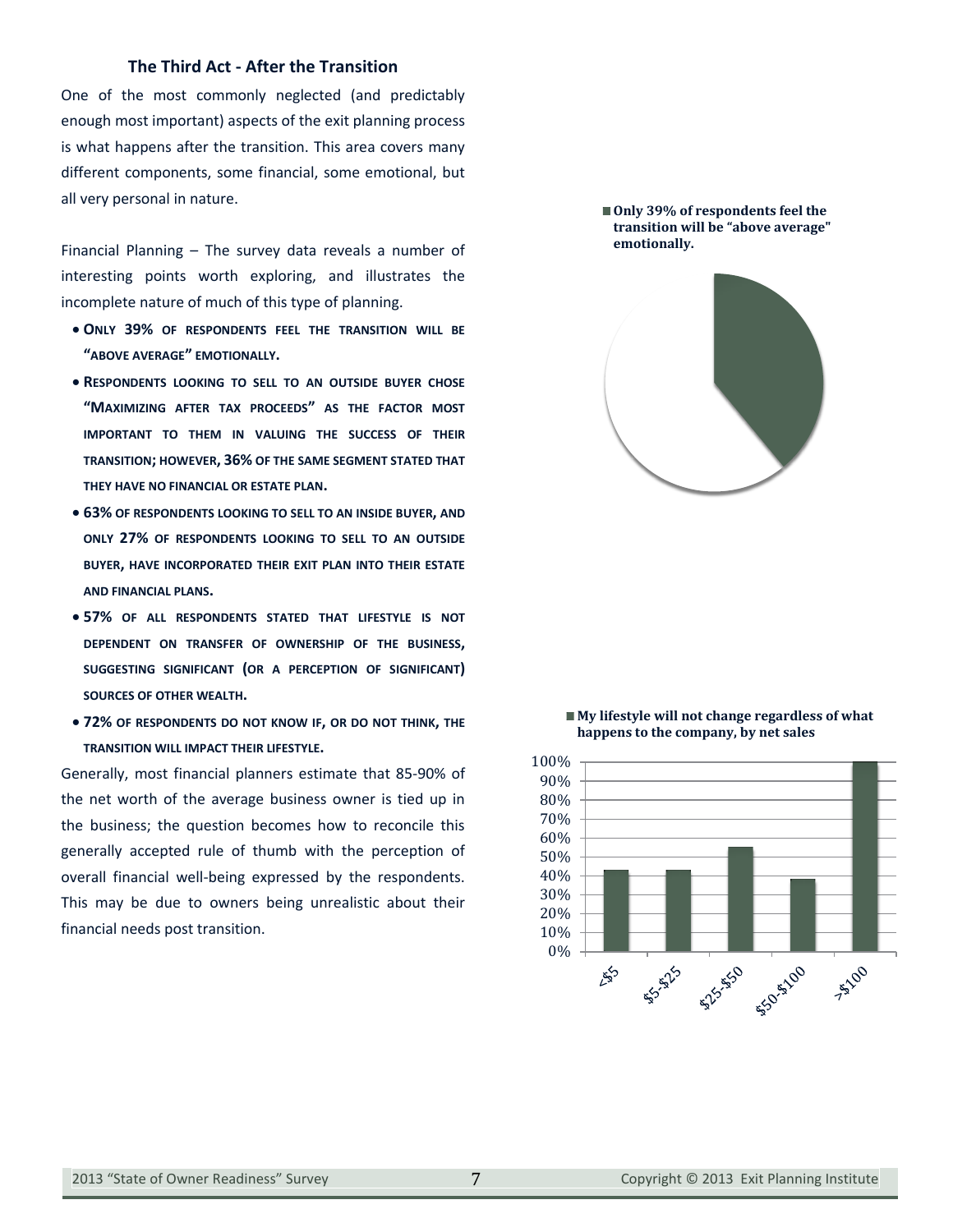The Soft Underbelly - The emotional side of exiting a business is usually trickier than even the financial planning aspects. The scope of this area covers a number of touchy subjects, including family relationships; personal self worth; decisions on what to do with a sudden influx of wealth (or a sudden glut of free time); and even health, wellness and end of life issues.

- x **48% OF ALL RESPONDENTS STATED THAT THEY HAVE EITHER "NO PLANS," OR STATE A RATHER GENERAL GOAL OF "RETIRE" POST-TRANSITION.**
- x **ONLY 4% OF RESPONDENTS HAVE A FORMAL, WRITTEN "LIFE AFTER BUSINESS" PLAN.**
- x **27% OF RESPONDENTS PLAN TO EITHER BUY ANOTHER BUSINESS OR INVEST IN AND/OR SERVE ON THE BOARD OF ANOTHER BUSINESS.**
- x **28% PLAN ON DEVOTING THEMSELVES TO CIVIC OR PHILANTHROPIC ACTIVITIES. INTERNAL SELLERS ARE MORE PHILANTHROPIC THAN THOSE CONSIDERING AN EXTERNAL SALE BY A 4 TO 1 MARGIN.**

General surveys of business owners post-transition claim that 75% of business owners become dissatisfied with the result post-transition. A common term for this dissatisfaction is "seller's remorse." This remorse may be the result of believing they were underpaid for the business or perhaps they believe they sold it at the wrong time in the business cycle. Commonly, many owners are not prepared for the emotional impact of selling their business. This can hit home, for example, when the family name is removed from the sign in front of the building. In our survey, however,

x **64% OF RESPONDENTS FEEL THAT EXITING THEIR BUSINESS WILL NOT BE EMOTIONAL.**

It remains to be seen (perhaps in a future survey) as to whether this number holds up, post-transition, for our set of owners.

#### **72% of respondents do not know if, or do not think, transition will impact their lifestyle**



#### ■ Only 4<sup>%</sup> have a formal "Life After **Business" Plan**

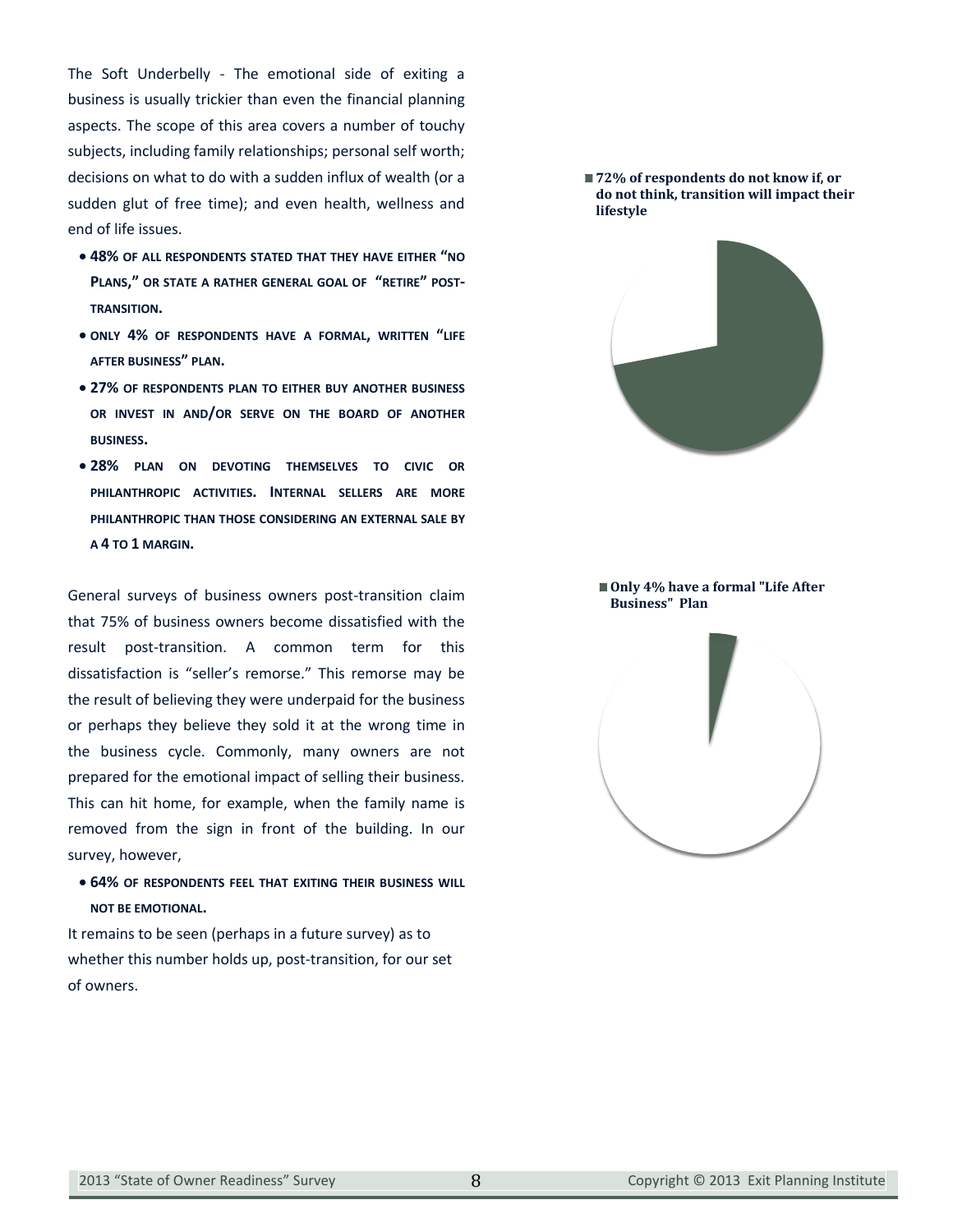# **Conclusion and Recommendations**

A number of clear conclusions can be drawn from the survey, as well as a number of equally clear courses of future action for the advisory community.

- Business owners are not doing enough to successfully manage the "last, great test of entrepreneurship," transitioning their business.
- Despite the focus on exit planning awareness by the business advisory community, the survey makes clear that we need to do a better job defining best practices, collaborating with other advisors, and educating business owners.
- The survey reinforces previous surveys on the topic.

The survey does provide a number of areas for concrete action to improve outcomes for business owners.

- It is vital that we move business owners to a more concrete version of an exit plan. In other words, the plan needs to be documented and communicated to all relevant stakeholders.
- The exit strategy needs to be integrated into the business strategy and internalized as a method for operating the business on a day-to-day basis.
- x An education and outreach program to business owners (and family) is important to allow a business owner to understand and evaluate all available options.
- It is highly unlikely that in the next 10 years there will be enough capital to enable the number of outside transitions (sale to a third party such as private equity or strategic buyer) preferred by business owners. As such, owners will need to take a more serious look at inside transition options such as ESOP, management buyouts, and family or be forced to substantially discount the sale of the business to a third party.
- It is vitally important that the exit plan and estate plan be considered two sides of the same coin. It serves no purpose to have these two important aspects of a business owner's retirement plan not be in sync, or worse yet, actively working against one another.
- x Additionally (and related to the previous point), it is important to look beyond the financial aspects of the planning process to encompass the personal aspects of post-transition life for the business owner. Far too many of the survey respondents do not have a clear plan for this period of their life. When we ask why more entrepreneurs don't properly plan for exiting their business, often the reason is that they have not been able to answer the following question: "What do I do next?"
- Finally, based on all of the above, it is very clear that advisors should strive to achieve a comprehensive, teambased approach. No one advisor is capable of handling all of the above areas to optimal effectiveness.